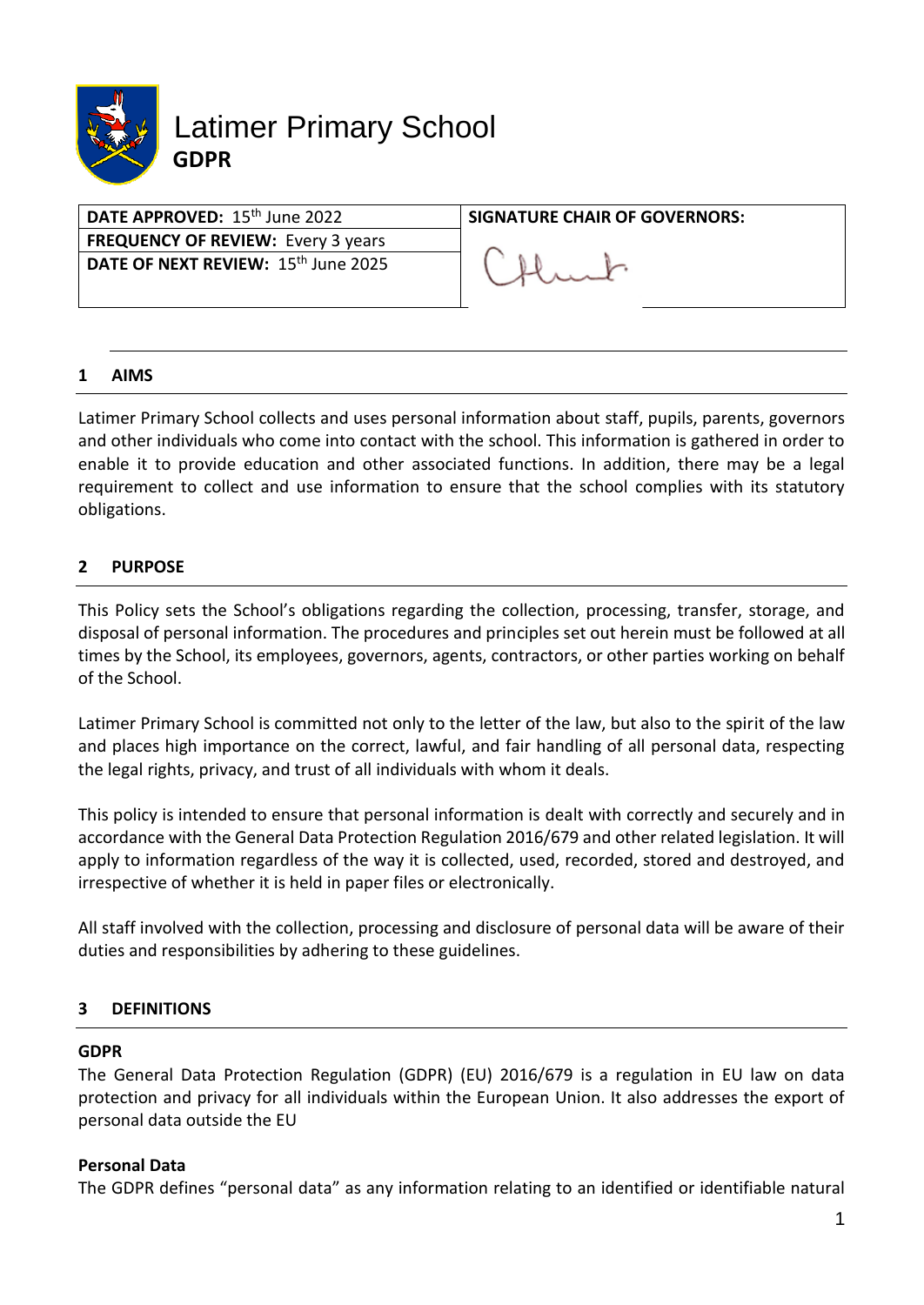person (a "data subject"); an identifiable natural person is one who can be identified, directly or indirectly, in particular by reference to an identifier such as a name, an identification number, location data, an online identifier, or to one or more factors specific to the physical, physiological, genetic, mental, economic, cultural, or social identity of that natural person.

# **Special Categories of Personal Data**

The GDPR defines "Special Categories" of Personal Data as any information revealing:

- racial or ethnic origin
- political opinion
- religious or philosophical beliefs
- trade union membership
- the processing of genetic data
- biometric data for the purpose of uniquely identifying a natural person
- data concerning health
- data concerning a natural person's sex life or sexual orientation

# **Data Subject**

A data subject is an individual who is the subject of personal data. For example, schools hold personal data about pupils, making each pupil a data subject under the terms of the GDPR.

## **Data Protection Officer**

This role is required by the General Data Protection Regulation (GDPR). Data protection officers are responsible for overseeing data protection strategy and implementation to ensure compliance with GDPR requirements.

#### **Data Controller**

The Data Controller is a person who (either alone or jointly or in common with other persons) determines the purposes for which and the manner in which any personal data are, or are to be, processed.

# **Data Processor**

A data processor is distinct from the data controller for whom they are processing the personal data. A data processor is an employee of a data controller, or a department or unit within the School which is processing personal data. The processor maybe a third party with which the school has a GDPR compliant contract.

#### **Data Breach**

A data breach is an incident that involves the unauthorized or illegal viewing, access, retrieval, accidental deletion or not proper use of data by an individual, an organisation, application or service.

# **4 WHAT WE DO AND WHO DOES IT**

Our school processes personal information relating to pupils, staff and visitors, and, therefore, is a data controller. The school is registered as a data controller with the Information Commissioner's Office and renews this registration annually.

The school's Data Protection Officer (DPO) is responsible for overseeing the implementation of this policy, monitoring the schools compliance with the GDPR. The DPO would also work with the school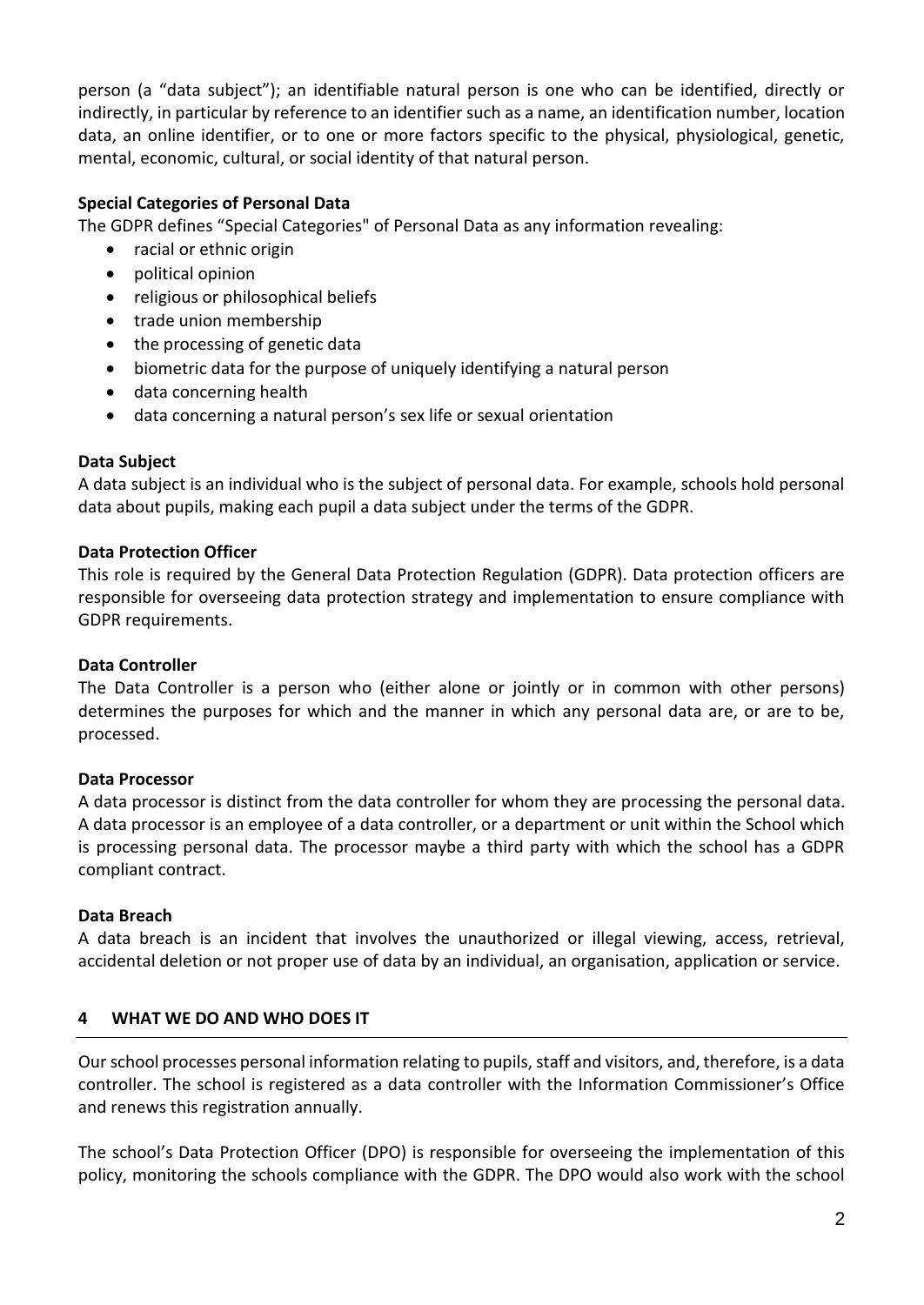by providing guidance and to develop related policies. They will report to the highest level and liaise with the IOC as and when required.

The governing body has overall responsibility for ensuring that the school complies with its obligations under the General Data Protection Regulation. On a daily basis responsibilities lie with the Data Controller. In the absence of the Data Controller the Lead Processor will take up the role. The Data Protection Officer and the Data Controller will ensure that all staff are aware of their data protection obligations, and oversee any queries related to the storing or processing of personal data.

Staff are responsible for ensuring that they collect and store any personal data in accordance with this policy. Staff must also inform the school of any changes to their personal data, such as a change of address.

# **5 PERSONAL DATA WE COLLECT**

Latimer Primary School will only collect and process personal data for and to the extent necessary for the specific purpose or purposes of which data subjects have been informed (or will be informed) This includes personal data collected directly from data subjects and a person with parental responsibility, personal data obtained from the LA, previous school or the DfE. Latimer Primary School only collects, processes, and holds personal data for the specific purposes (or for other purposes expressly permitted by the GDPR). Data subjects are kept informed at all times of the purpose or purposes for which the school uses their personal data.

# **Parents and Pupils**

We hold personal data about pupils to support teaching and learning, to provide pastoral care and to assess how the school is performing. We may also receive data about pupils from other organisations including, but not limited to, other schools, local authorities and the Department for Education.

This data includes, but is not restricted to:

- Contact details
- Results of internal assessment and externally set tests
- Data on pupil characteristics, such as ethnic group or special educational needs
- Exclusion information
- Attendance Information
- Pastoral information provided by parents in relation to behaviour, welfare etc.
- Details of any medical conditions and contact information
- Safety information (first aid, incidents)

We will only retain the data we collect for as long as is necessary to satisfy the purpose for which it has been collected. We will not share information about pupils with anyone without consent unless the law and our policies allow us to do so. We are required, by law, to pass certain information about pupils to specified external bodies, such as our local authority and the Department for Education, so that they are able to meet their statutory obligations.

We also share information with health professionals for immunization, height and weight and other routines. We do use information such as names to create passwords and login details for approved ICT systems but never share contact details with such companies.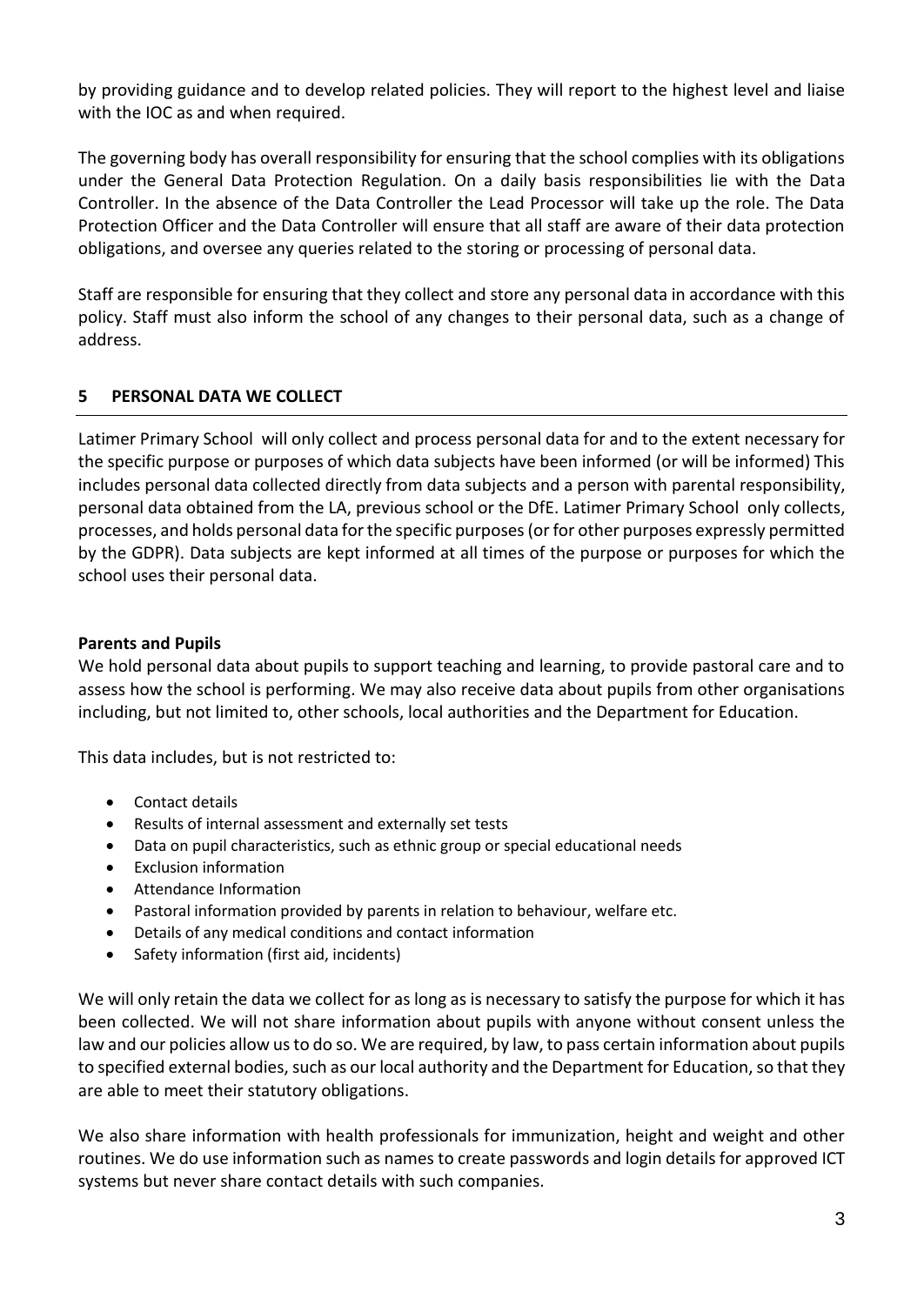# **Staff**

We process data relating to those we employ to work at, or otherwise engage to work at, our school. The purpose of processing this data is to assist in the running of the school, including to:

- Enable individuals to be paid
- Facilitate safe recruitment
- Support the effective performance management of staff
- Improve the management of workforce data across the sector
- Inform our recruitment and retention policies
- Allow better financial modelling and planning
- Enable ethnicity and disability monitoring
- Support the work of the School Teachers' Review Body
- Ensure that we have relevant information for medical emergencies, next of kin contact etc.

Staff personal data includes, but is not restricted to, information such as:

- Contact details
- National Insurance numbers
- Salary information
- Qualifications
- Absence data
- Personal characteristics, including ethnic groups
- Medical information
- Outcomes of any disciplinary procedures
- Appraisal information
- Contact information for next of kin

We will only retain the data we collect for as long as is necessary to satisfy the purpose for which it has been collected. We will not share information about staff with third parties without consent unless the law allows us to. We are required, by law, to pass certain information about staff to specified external bodies, such as our local authority and the Department for Education, so that they are able to meet their statutory obligations. Any staff member wishing to see a copy of information about them that the school holds can contact the school office of the Data Protection Officer, the Subject Access Request (SAR) procedure must be followed.

# **6 DATA PROTECTION PRINCIPLES**

This Policy aims to ensure compliance with the GDPR. The GDPR sets out the following principles with which any party handling personal data must comply. The controller shall be responsible for and be able to demonstrate, compliance with the principles.

All personal data must be:

- Processed lawfully, fairly, and in a transparent manner in relation to the data subject.
- Collected for specified, explicit, and legitimate purposes and not further processed in a manner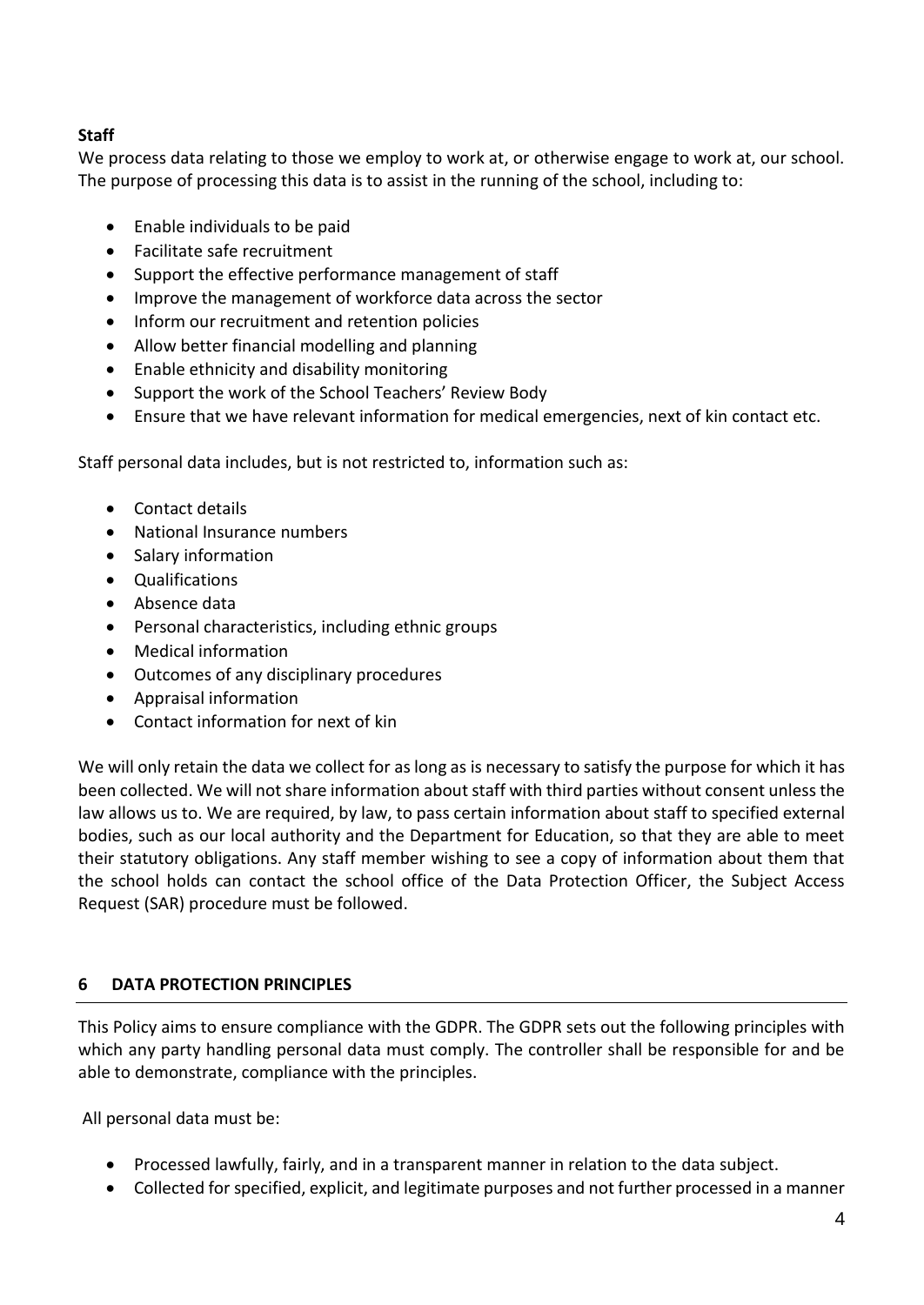that is incompatible with those purposes. Further processing for archiving purposes in the public interest, scientific or historical research purposes or statistical purposes shall not be considered to be incompatible with the initial purposes.

- Adequate, relevant, and limited to what is necessary in relation to the purposes for which it is processed.
- Accurate and, where necessary, kept up to date. Every reasonable step must be taken to ensure that personal data that is inaccurate, having regard to the purposes for which it is processed, is erased, or rectified without delay.
- Kept in a form which permits identification of data subjects for no longer than is necessary for the purposes for which the personal data is processed. Personal data may be stored for longer periods insofar as the personal data will be processed solely for archiving purposes in the public interest, scientific or historical research purposes, or statistical purposes, subject to implementation of the appropriate technical and organisational measures required by the GDPR in order to safeguard the rights and freedoms of the data subject.
- Processed in a manner that ensures appropriate security of the personal data, including protection against unauthorised or unlawful processing and against accidental loss, destruction, or damage, using appropriate technical or organisational measures.

# **7 OUR COMMITMENT**

The school is committed to maintaining the data protection principles at all times. Therefore the school will:

- Inform individuals why the information is being collected when it is collected
- Inform individuals when their information is shared, and why and with whom it was shared
- Check the quality and the accuracy of the information it holds
- Ensure that information is not retained for longer than is necessary
- Ensure that when obsolete information is destroyed that it is done so appropriately and securely
- Ensure that clear and robust safeguards are in place to protect personal information from loss, theft and unauthorised disclosure, irrespective of the format in which it is recorded
- Share information with others only when it is legally appropriate to do so
- Set out procedures to ensure compliance with the duty to respond to requests for access to personal information, known as Subject Access Requests
- Ensure our staff are aware of and understand our policies and procedures

# **8 LAWFUL, FAIR, AND TRANSPARENT DATA PROCESSING**

At Latimer Primary School we ensure that personal data is processed lawfully, fairly, and transparently, without adversely affecting the rights of the data subject. The GDPR states that processing of personal data shall be lawful if at least one of the following applies:

- The data subject has given consent to the processing of their personal data for one or more specific purposes;
- The processing is necessary for the performance of a contract to which the data subject is a party, or in order to take steps at the request of the data subject prior to entering into a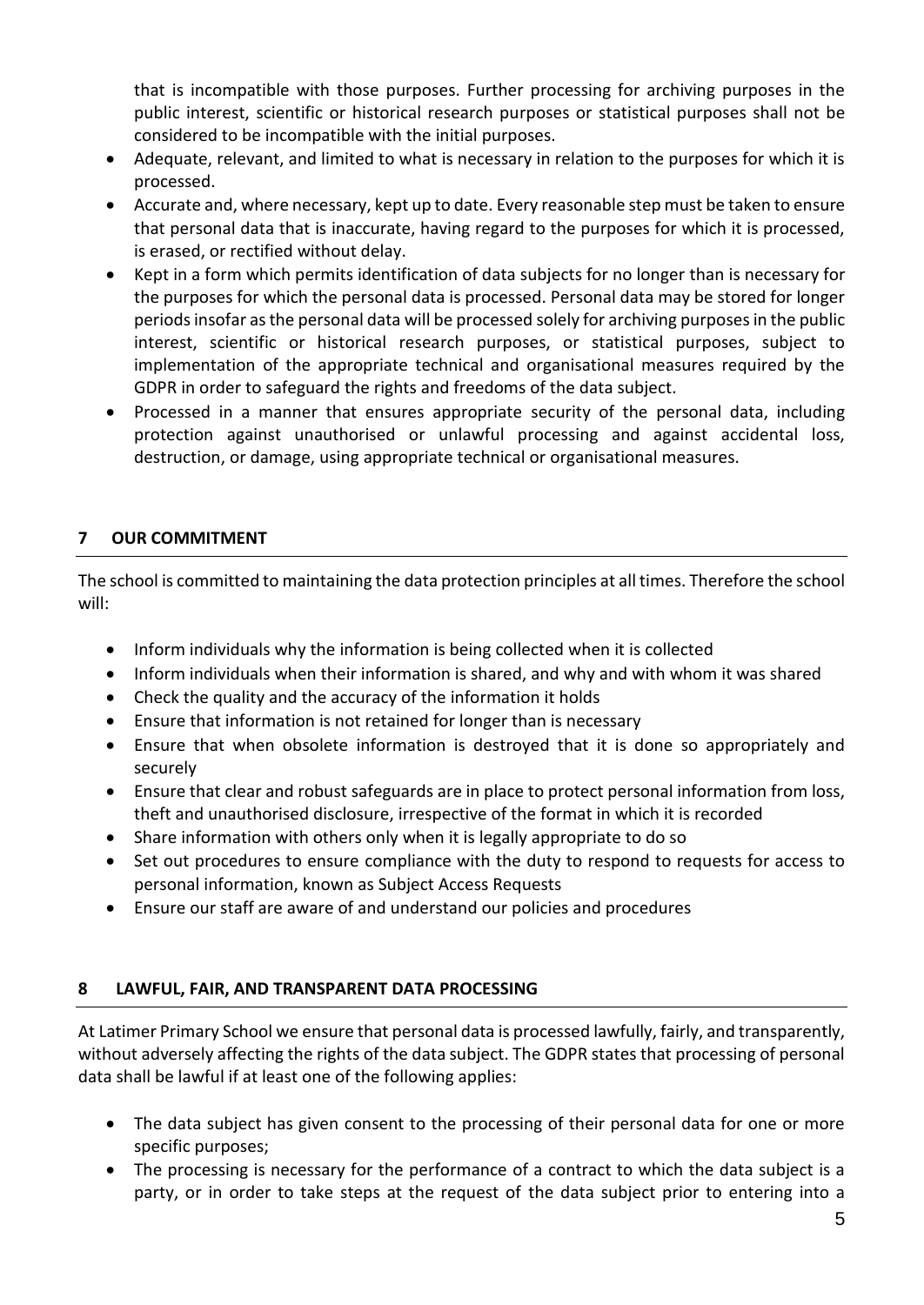contract with them;

- The processing is necessary for compliance with a legal obligation to which the data controller is subject;
- The processing is necessary to protect the vital interests of the data subject or of another natural person;
- The processing is necessary for the performance of a task carried out in the public interest or in the exercise of official authority vested in the data controller; or
- The processing is necessary for the purposes of the legitimate interests pursued by the data controller or by a third party, except where such interests are overridden by the fundamental rights and freedoms of the data subject which require protection of personal data, in particular where the data subject is a child.

# **9 THE RIGHTS OF DATA SUBJECTS**

At Latimer Primary School the Data Controller is responsible for allowing data subjects to exercise their rights and to ensure that they can make effective use of them. The GDPR sets out the following rights applicable to data subjects:

## **The right to be informed**

In order to ensure that personal data are processed fairly, data controllers must provide certain minimum information to data subjects, regarding the collection and further processing of their personal data. The GDPR adds that such information must be provided in a concise, transparent, intelligible and easily accessible form, using clear and plain language.

#### **The right of access**

Data subjects have the right to file a subject access request (SAR) and obtain from the data controller a copy of their personal data, together with an explanation of the categories of data being processed, the purposes of such processing, and the categories of third parties to whom the data may be disclosed.

#### **The right to rectification**

Data subjects have the right to require the data controller to correct errors in personal data processed by (or on behalf of) that controller.

#### **The right to erasure**

Allows data subjects to require data controllers to delete their personal data where those data are no longer needed for their original purpose, or where the processing is based on the consent and the data subject withdraws that consent (and no other lawful basis for the processing exists).

#### **The right to restrict processing**

To restrict processing is a new right created under the GDPR. In certain circumstances in which the relevant personal data either cannot be deleted (eg because the data are required for the purposes of exercising or defending legal claims) or where the data subject does not wish to have the data deleted, the data controller may continue to store the data, but the purposes for which the data can be processed are strictly limited.

#### **The right to data portability**

This permits the data subject to receive from the data controller a copy of his or her personal data in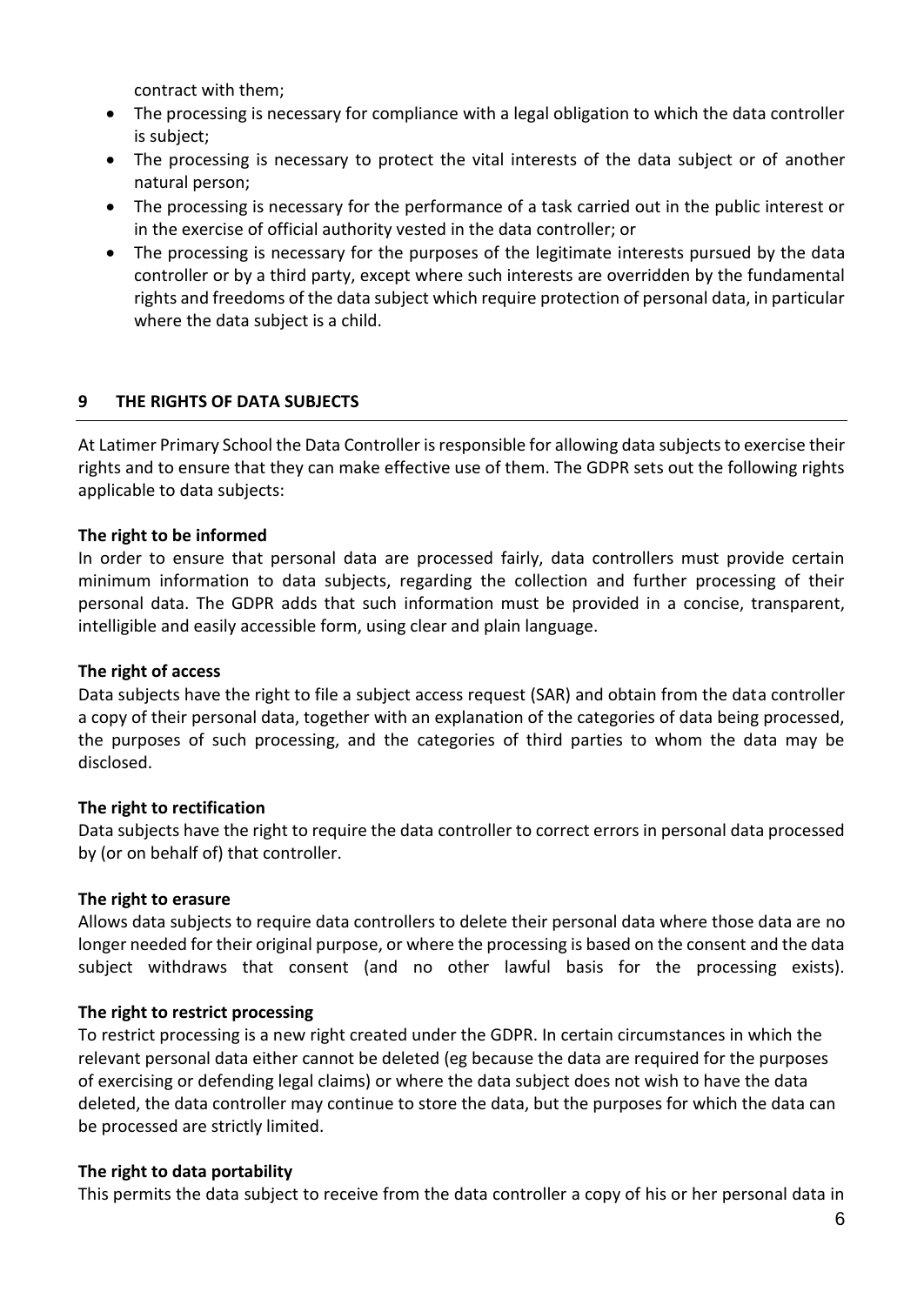a commonly used machine-readable format, and to transfer their personal data from one data controller to another or have the data transmitted directly between data controllers.

# **The right to object**

Data subjects continue to have a right to object to processing of their personal data on certain grounds

# **The rights with respect to automated decision-making and profiling**

The rights related to automated decision making and profiling. The GDPR provides safeguards for individuals against the risk that a potentially damaging decision is taken without human intervention.

# **10 HOW WE STORE DATA**

Paper-based records and portable electronic devices, such as laptops and hard drives that contain personal information are kept secure when not in use. We carry out visual audits and regularly improve our practices.

- Records are stored in central locations. These are locked and only certain staff have access to them.
- Papers containing confidential personal information should not be left on office and classroom desks, on staffroom tables or pinned to notice boards where there is general access.
- Where personal information needs to be taken off site (in paper or electronic form), staff must ensure this is secure. Confidential data can only be taken out with the approval of the senior management team.
- Passwords that are secure are used to access school computers, laptops and other electronic devices.
- All electronic data information systems are password protected.
- Staff and pupils are reminded to change their passwords at regular intervals
- No personal data should be transferred to any device personally belonging to an employee and personal data may only be transferred to devices belonging to agents, contractors, or other parties working on behalf of the School where the party in question has agreed to comply fully with the letter and spirit of this Policy and of the GDPR (which may include demonstrating to the School that all suitable technical and organisational measures have been taken).
- Encryption software is used to protect all portable devices and removable media, such as USB devices Staff, pupils or governors who store personal information on their personal devices are expected to follow the same security procedures for school-owned equipment.

Privacy by design is an approach to projects that promotes privacy and data protection compliance from the start. At Latimer Primary School we have adopted this approach when we

- are installing or adopting new ICT systems for storing or accessing personal data;
- developing legislation, policy or strategies that have privacy implications;
- working with a new supplier that involves sharing
- using data for new purposes.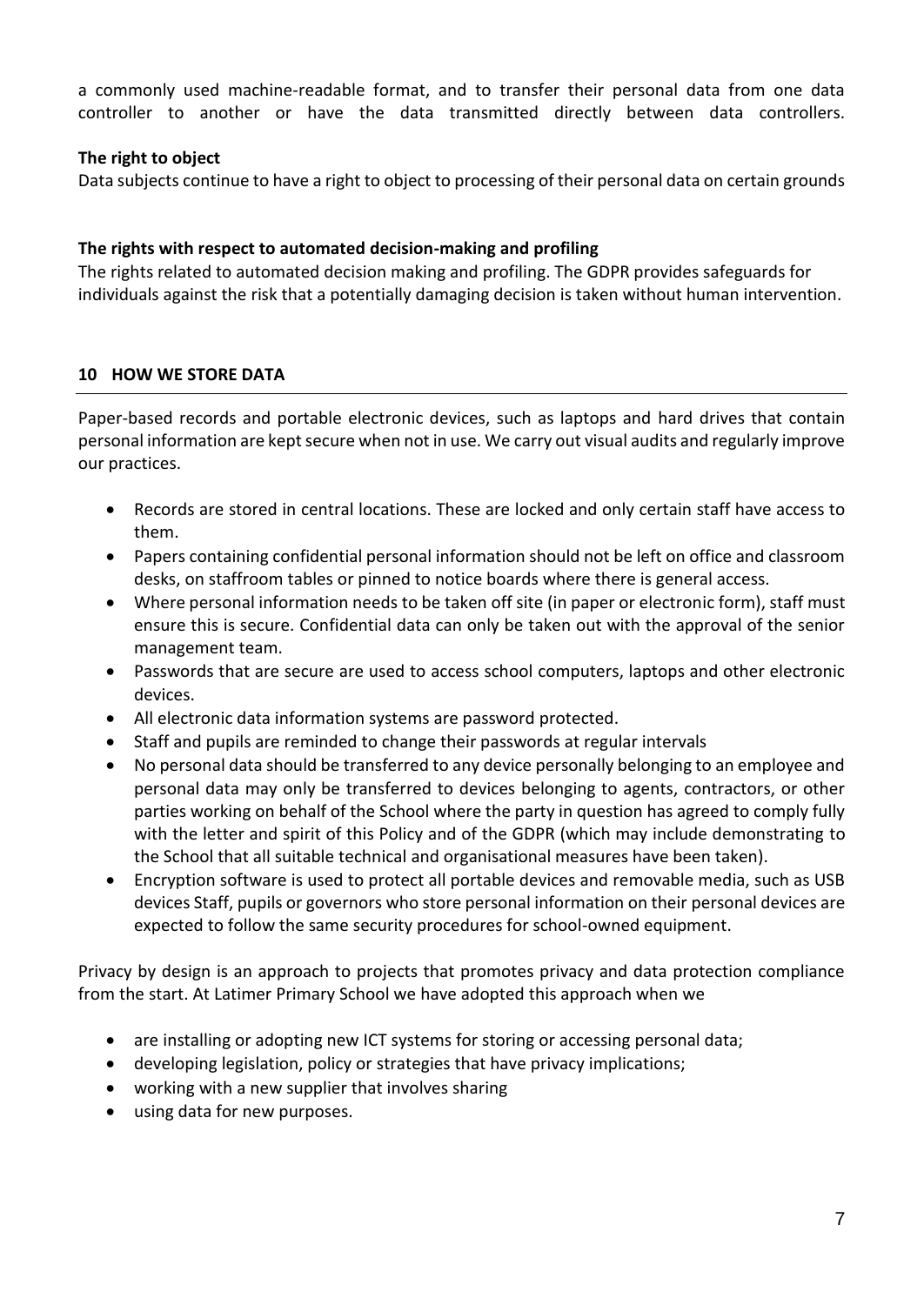## **11 DATA ACCURACY**

Data held will be as accurate and up to date as is reasonably possible. Every opportunity will be given to the data subject to update the information the school holds. If a data subject informs the school of a change of circumstances their computer record will be updated as soon as is practicable.

A printout of their data record will be provided to data subjects every twelve months so they can check its accuracy and make any amendments.

Where a data subject challenges the accuracy of their data, the school will immediately mark the record as potentially inaccurate, or 'challenged'. In the case of any dispute, we shall try to resolve the issue informally, but if this proves impossible, disputes will be referred to the Governing Body for their judgement. If the problem cannot be resolved at this stage, either side may seek independent arbitration. Until resolved the 'challenged' marker will remain and all disclosures of the affected information will contain both versions of the information.

#### **12 WHO WE SHARE DATA WITH**

We will not share information about pupils with anyone without consent unless the law and our policies allow us to do so. We are required, by law, to pass certain information about pupils to specified external bodies, such as our local authority and the Department for Education, so that they are able to meet their statutory obligations.

We also share information with health professionals for immunization, height and weight and other routines. We do use information such as names to create passwords and login details for approved ICT systems but never share contact details with such companies. Other agencies and professional bodies may include but not limited to:

- Educators and Exam Boards to meet our legal obligations.
- Ofsted to meet our legal obligations
- Auditors for Schools
- Police forces, courts, tribunals- when we are legally bound to do so.

We will not share information about staff with third parties without consent unless the law allows us to. We are required, by law, to pass certain information about staff to specified external bodies, such as our local authority and the Department for Education, so that they are able to meet their statutory obligations. Any staff member wishing to see a copy of information about them that the school holds should contact the Schools Data Protection Officer.

#### **13 ACCOUNTABILITY AND RECORD KEEPING**

The Data Protection Officer shall be responsible for overseeing the implementation of this Policy and for monitoring compliance with this Policy, the school's other data protection-related policies, and with the GDPR and other applicable data protection legislation. The school shall keep written internal records of all personal data collection, holding, and processing, which shall incorporate the following information.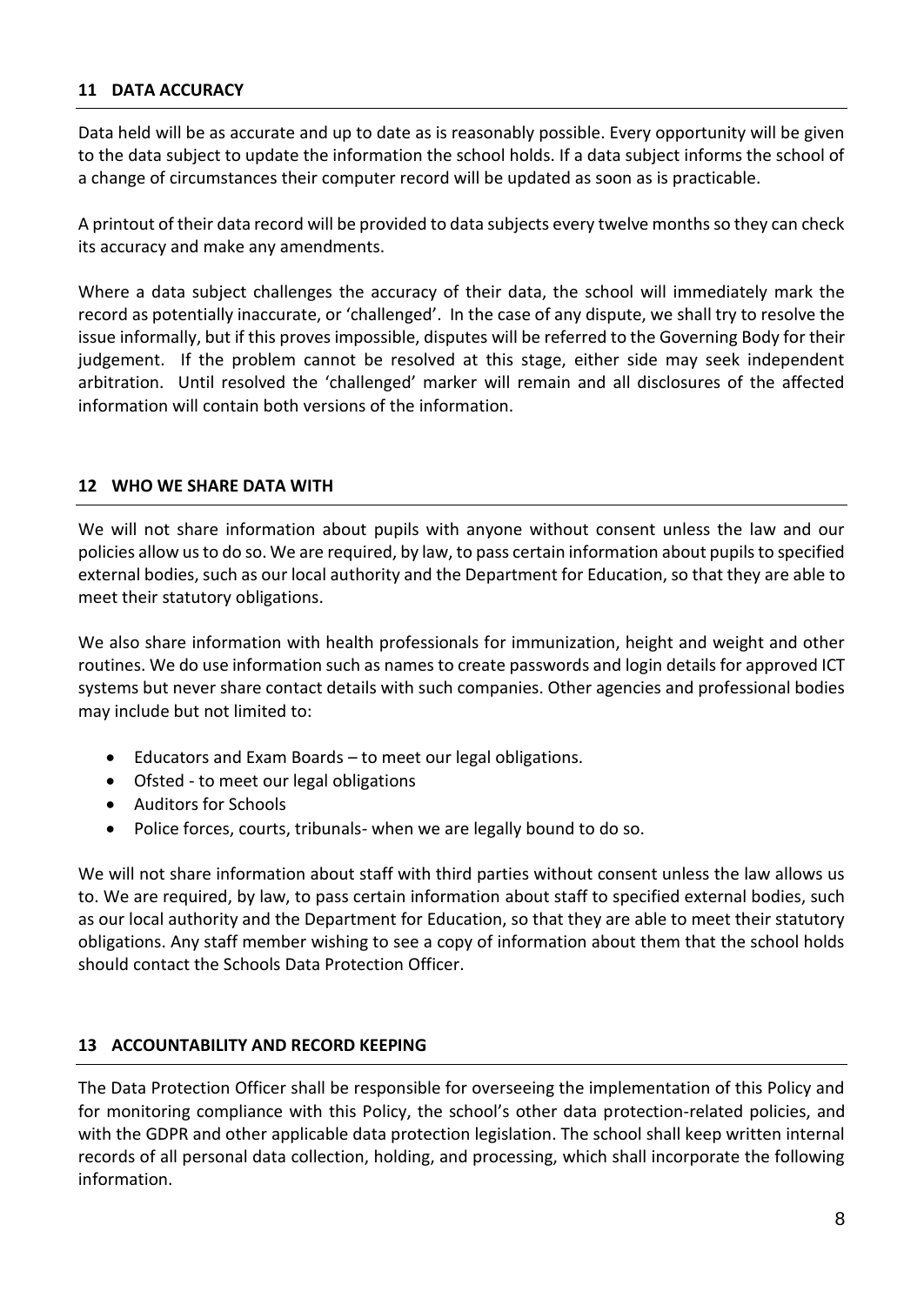- The name and details of the School, its Data Protection Officer, and any applicable third-party data processors;
- The purposes for which the Company collects, holds, and processes personal data;
- Details of the categories of personal data collected, held, and processed by the School, and the categories of data subject to which that personal data relates;
- Details of any transfers of personal data to non-EEA countries including all mechanisms and security safeguards;
- Details of how long personal data will be retained by the school (please refer to the School's Data Retention Policy); and
- Detailed descriptions of all technical and organisational measures taken by the school to ensure the security of personal data.

# **14 DATA RETENTION**

The school shall not keep personal data for any longer than is necessary in light of the purpose or purposes for which that personal data was originally collected, held, and processed. When personal data is no longer required, all reasonable steps will be taken to erase or otherwise dispose of it without delay.

For full details of the School's approach to data retention, including retention periods for specific personal data types held by the School, please refer to our Data Retention Policy.

When any personal data is to be erased or otherwise disposed of for any reason (including where copies have been made and are no longer needed), it should be securely deleted and disposed of.

# **15 SUBJECT ACCESS REQUESTS**

A Subject Access Request (SAR) enables individuals to find out what personal data you hold on them, why you hold it and who you disclose it to. The GDPR enforces strict parameters on the way these requests are dealt with. Individuals have the right to submit a Subject Access Request (SAR) to gain access to their personal data in order to verify the lawfulness of the processing.

Following the GDPR's guidelines all requests will be responded to without delay and at the latest, within one month of receipt. In the event of numerous or complex requests, the period of compliance will be extended by a further two months. The individual will be informed of this extension, and will receive an explanation of why the extension is necessary, within one month of the receipt of the request. Where a request is manifestly unfounded or excessive, the school holds the right to refuse to respond to the request.

The individual will be informed of this decision and the reasoning behind it, as well as their right to complain to the supervisory authority and to a judicial remedy, within one month of the refusal. In the event that a large quantity of information is being processed about an individual, the school will ask the individual to specify the information the request is in relation to. Where a SAR has been made electronically, the information will be provided in a commonly used electronic format. If the request is manifestly unfounded, excessive or repetitive, a reasonable fee will be charged. All fees will be based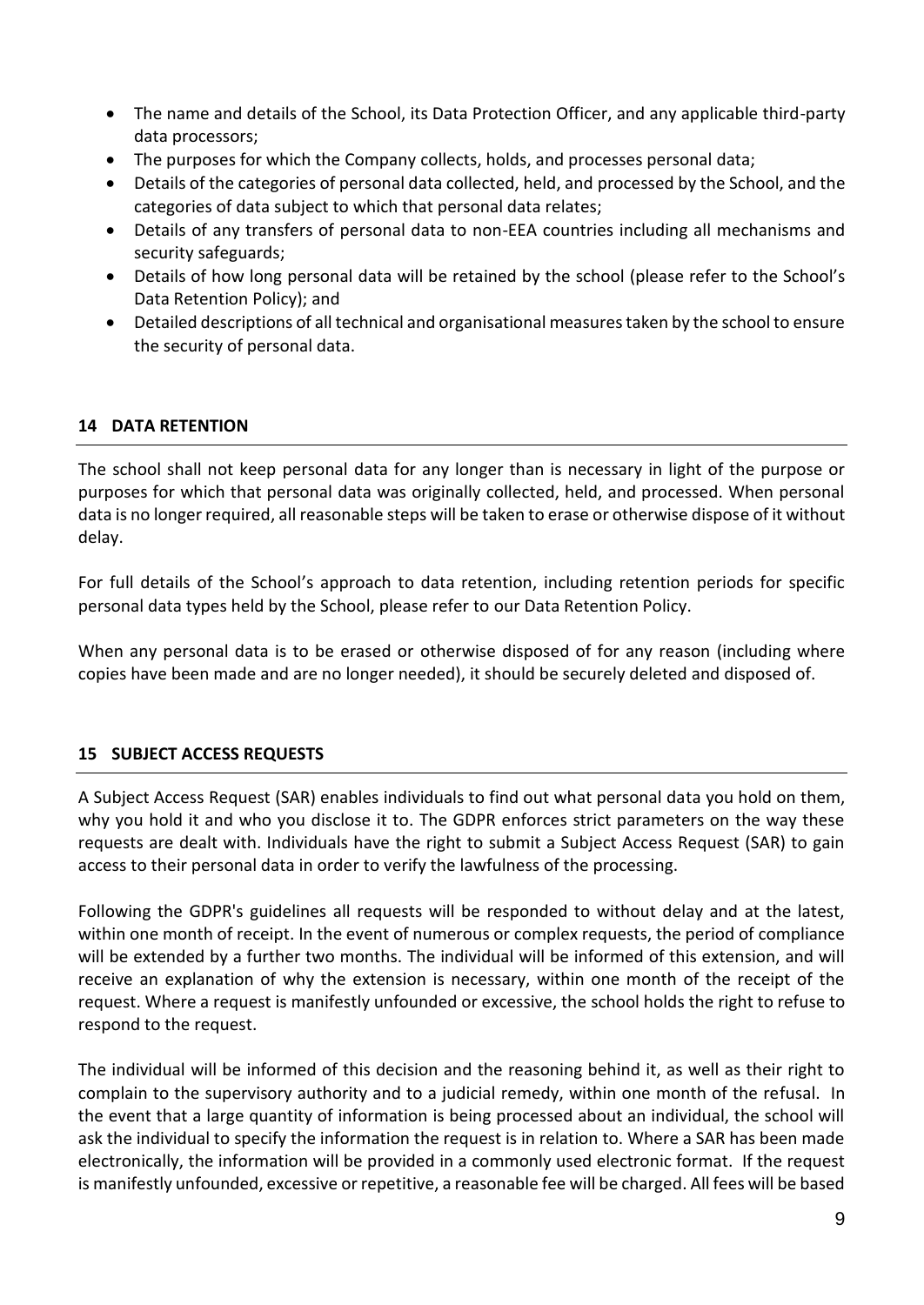on the administrative cost of providing the information.

## **SAR Procedure**

- Data Subject or their Representative makes a request in writing to the school or the DPO
- School/DPO reply and request data subject to complete Subject Access Request Form
- School to verify the identity of the person making the request the following are accepted as evidence of identity:
	- Passport Driving licence Utility bills with current address Birth / Marriage certificate P45/P60 Credit Card or Mortgage statement
- The request is logged on the School DPO Portal If the initial request does not clearly identify the information required, then further enquiries will be made. The response time for subject access requests, once officially received, is 30 days. However the 30 days will not commence until after receipt of clarification of information sought.
- The school provides the information in line with the request

It must be noted any information which may cause serious harm to the physical or mental health or emotional condition of the pupil or another should not be disclosed, nor should information that would reveal that the child is at risk of abuse, or information relating to court proceedings. If there are concerns over the disclosure of information then additional advice should be sought. Where redaction (information blacked out/removed) has taken place then a full copy of the information provided should be retained in order to establish, if a complaint is made, what was redacted and why. Information disclosed should be clear, thus any codes or technical terms will need to be clarified and explained.

If information contained within the disclosure is difficult to read or illegible, then it should be retyped. Information can be provided at the school with a member of staff on hand to help and explain matters if requested, or provided at face to face handover. The views of the applicant should be taken into account when considering the method of delivery. If postal systems have to be used then registered/recorded mail must be used.

Children have the same rights to access the information as adults as personal data about a child belongs to that child and not the person who has parental responsibility over that child. However children below the age of 12 are generally not regarded to be mature or have enough understanding about their rights and the implications of a SAR. For an adult to make a SAR with respect to their child, the child must give consent or have a clear lack of understanding about their rights and the implications of a SAR. With this in mind most subject access requests from adults with parental responsibility of pupils at Latimer Primary School may be granted.

#### **16 DATA BREACH**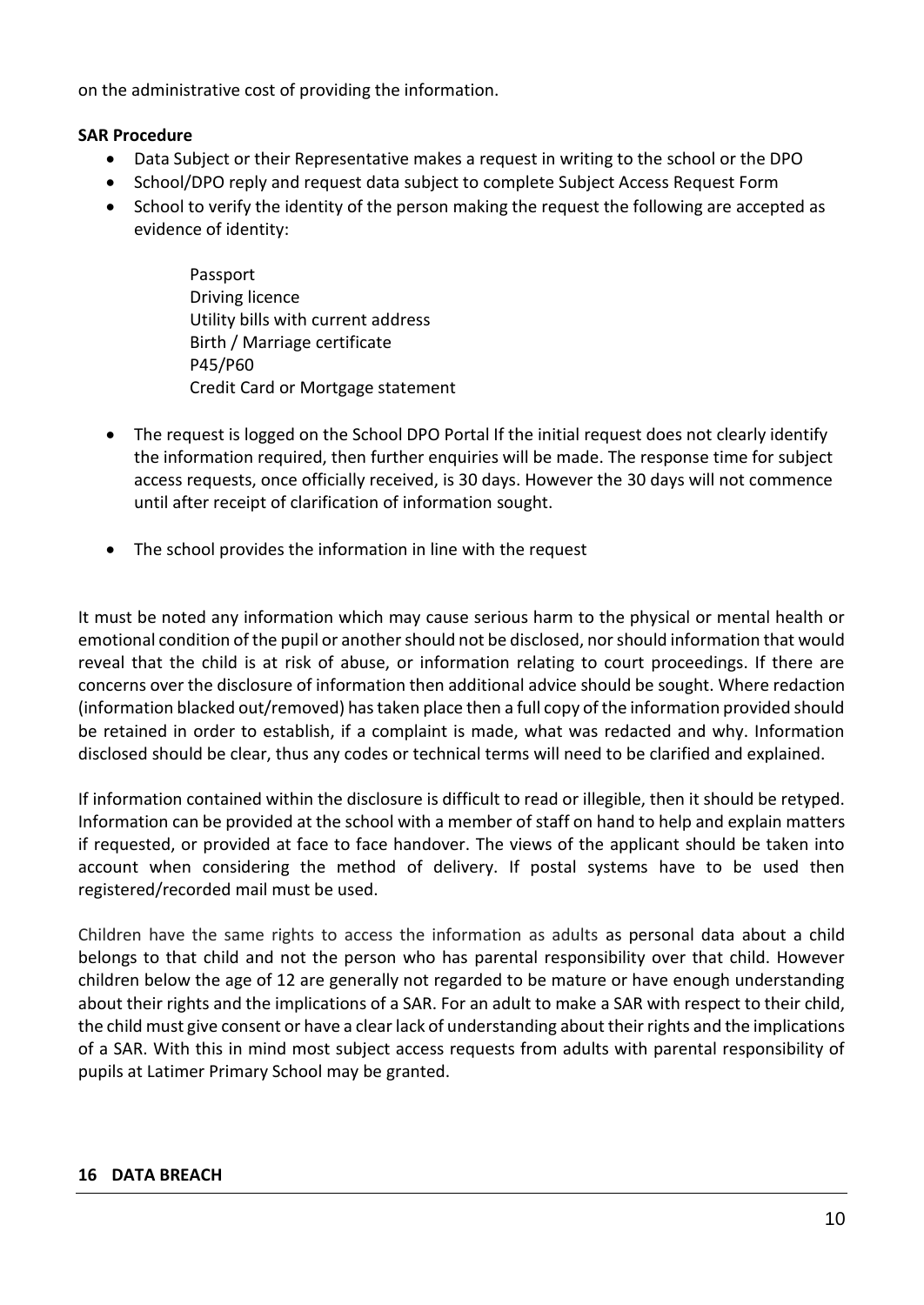In the case of a data breach, the person causing or noticing the breach should log the breach on the school portal. The portal will inform the Data Protection Officer and the Data Controller

Data protection breaches could be caused by a number of factors. A number of examples are shown below:

- Loss or theft of pupil, staff or governing body data and/ or equipment on which data is stored;
- Unauthorised use or Access;
- Equipment Failure;
- Poor data destruction procedures;
- Human mistake;
- Cyber-attack;
- Hacking.
- Unforeseen circumstance such as fire or flood;
- Data not fully used or acted up on.

In most cases, the next stage would be for the DPO and/or Headteacher to fully investigate the breach. The DPO and/or Headteacher should ascertain whose data was involved in the breach, the potential effect on the data subject and what further steps need to be taken to remedy the situation. The investigation should consider:

The type of data:

- Is it sensitive?
- What protections were in place (e.g. encryption)?
- What has happened to the data?
- Whether the data could be put to any illegal or inappropriate use?
- How many people are affected?
- What type of people have been affected (pupils, staff members, suppliers etc) and whether there are wider consequences to the breach?

A clear record should be made of the nature of the breach and the actions taken to mitigate it. The investigation should be completed as a matter of urgency. On reviewing the breach The Data Protection Officer or the Data Controller should not later than 72 hours after having become aware of it, notify the personal data breach to the supervisory authority competent in accordance with GDPR, unless the personal data breach is unlikely to result in a risk to the rights and freedoms of natural persons.

Where the notification to the supervisory authority is not made within 72 hours, it shall be accompanied by reasons for the delay.

#### **17 TRAINING**